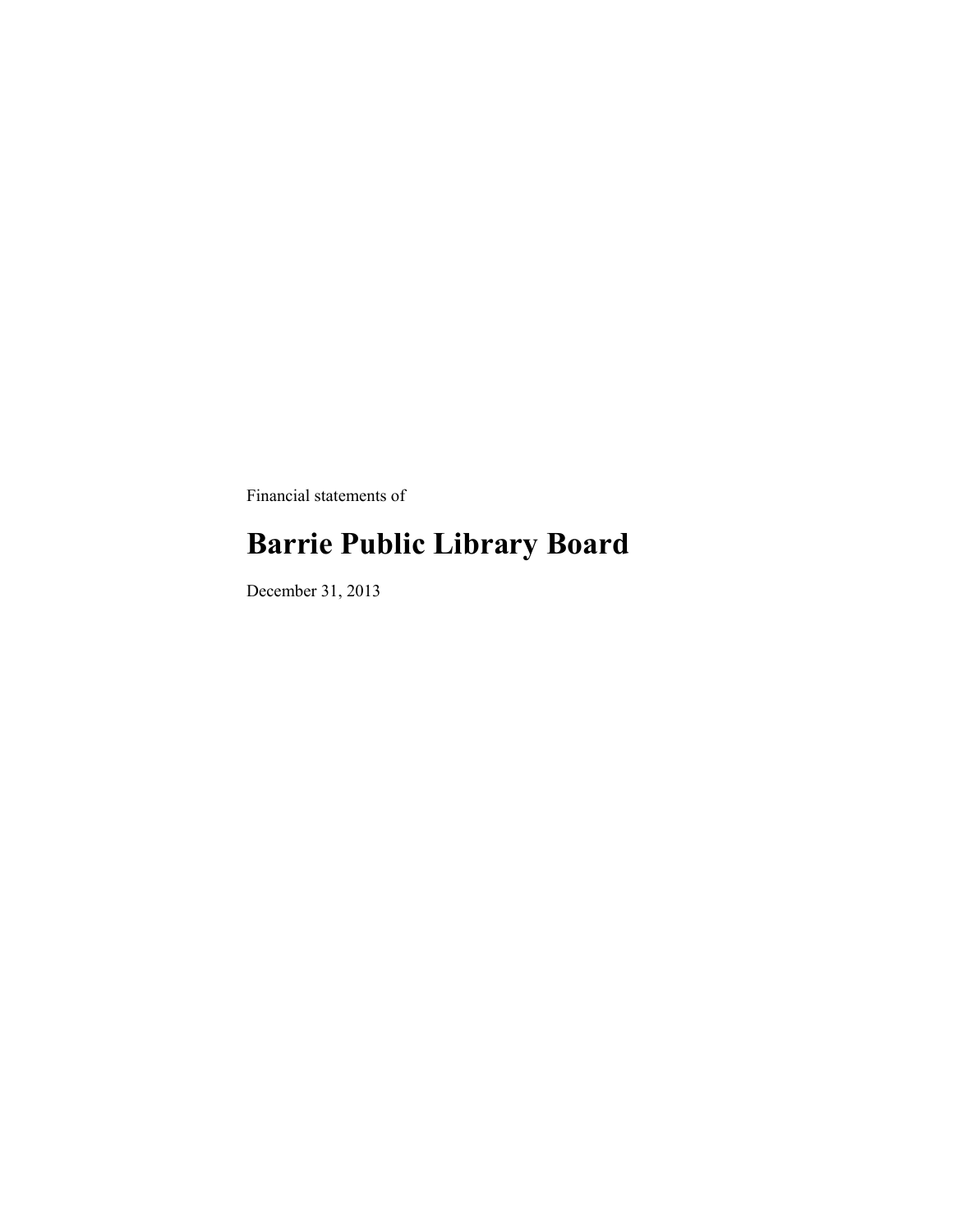# **Barrie Public Library Board**<br>December 31, 2013

### Table of contents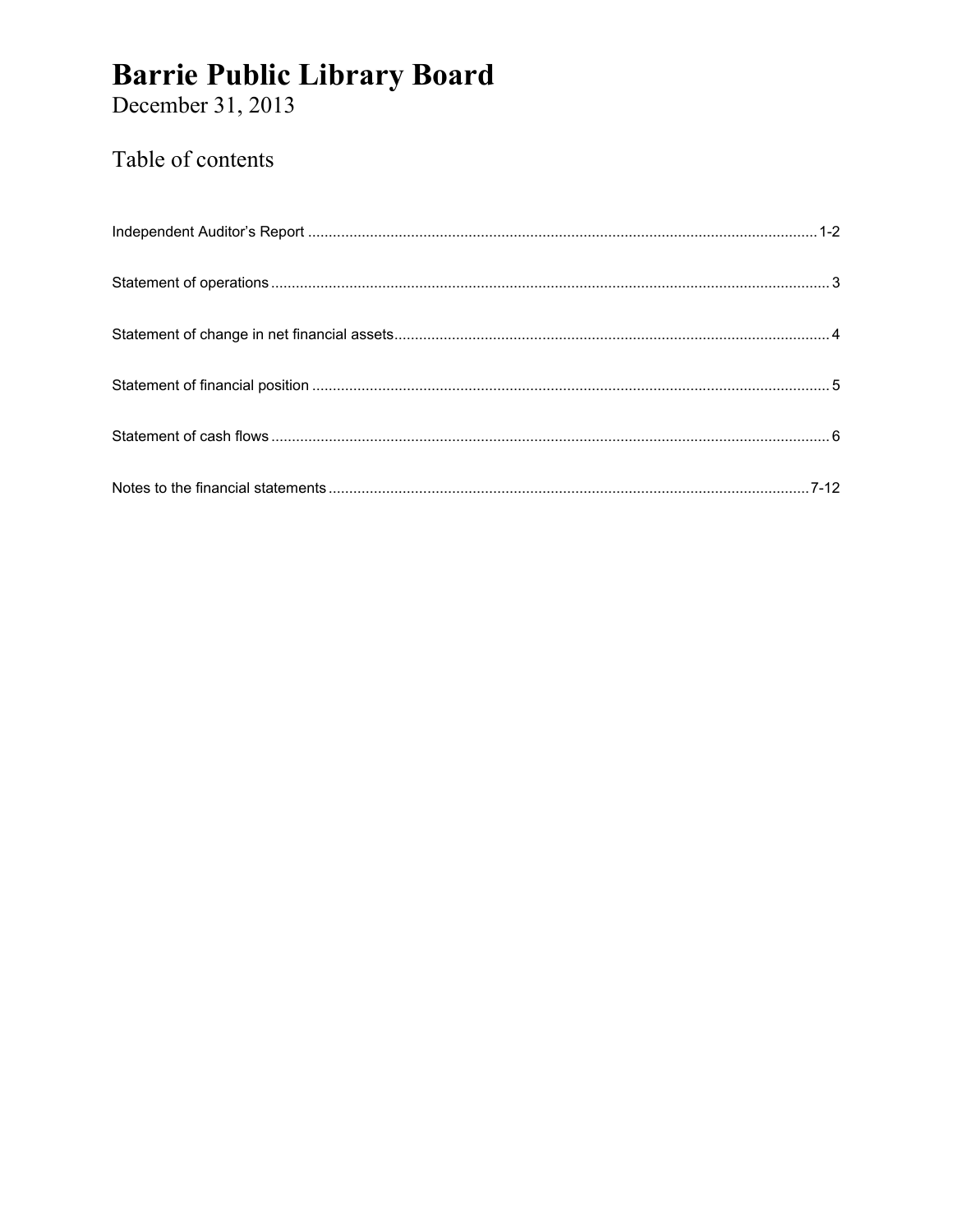## Deloitte.

Deloitte LLP 5140 Yonge Street Suite 1700 Toronto ON M2N 6L7 Canada

Tel: 416-601-6150 Fax: 416-601-6151 www.deloitte.ca

#### **Independent Auditor's Report**

To the Board Members of the Barrie Public Library Board

We have audited the accompanying financial statements of the Barrie Public Library Board which comprise the statement of financial position as at December 31, 2013, and the statements of operations, change in net financial assets and cash flows for the year then ended, and a summary of significant accounting policies and other explanatory information.

#### **Management's Responsibility for the Financial Statements**

Management is responsible for the preparation and fair presentation of these financial statements in accordance with Canadian public sector accounting standards, and for such internal control as management determines is necessary to enable the preparation of financial statements that are free from material misstatement, whether due to fraud or error.

#### **Auditor's Responsibility**

Our responsibility is to express an opinion on these financial statements based on our audit. We conducted our audit in accordance with Canadian generally accepted auditing standards. Those standards require that we comply with ethical requirements and plan and perform the audit to obtain reasonable assurance about whether the financial statements are free from material misstatement.

An audit involves performing procedures to obtain audit evidence about the amounts and disclosures in the financial statements. The procedures selected depend on the auditor's judgment, including the assessment of the risks of material misstatement of financial statements, whether due to fraud or error. In making those risk assessments, the auditor considers internal control relevant to the entity's preparation and fair presentation of the financial statements in order to design audit procedures that are appropriate in the circumstances, but not for the purpose of expressing an opinion on the effectiveness of the entity's internal control. An audit also includes evaluating the appropriateness of accounting policies used and the reasonableness of accounting estimates made by management, as well as evaluating the overall presentation of the financial statements.

We believe that the audit evidence we have obtained is sufficient and appropriate to provide a basis for our qualified audit opinion.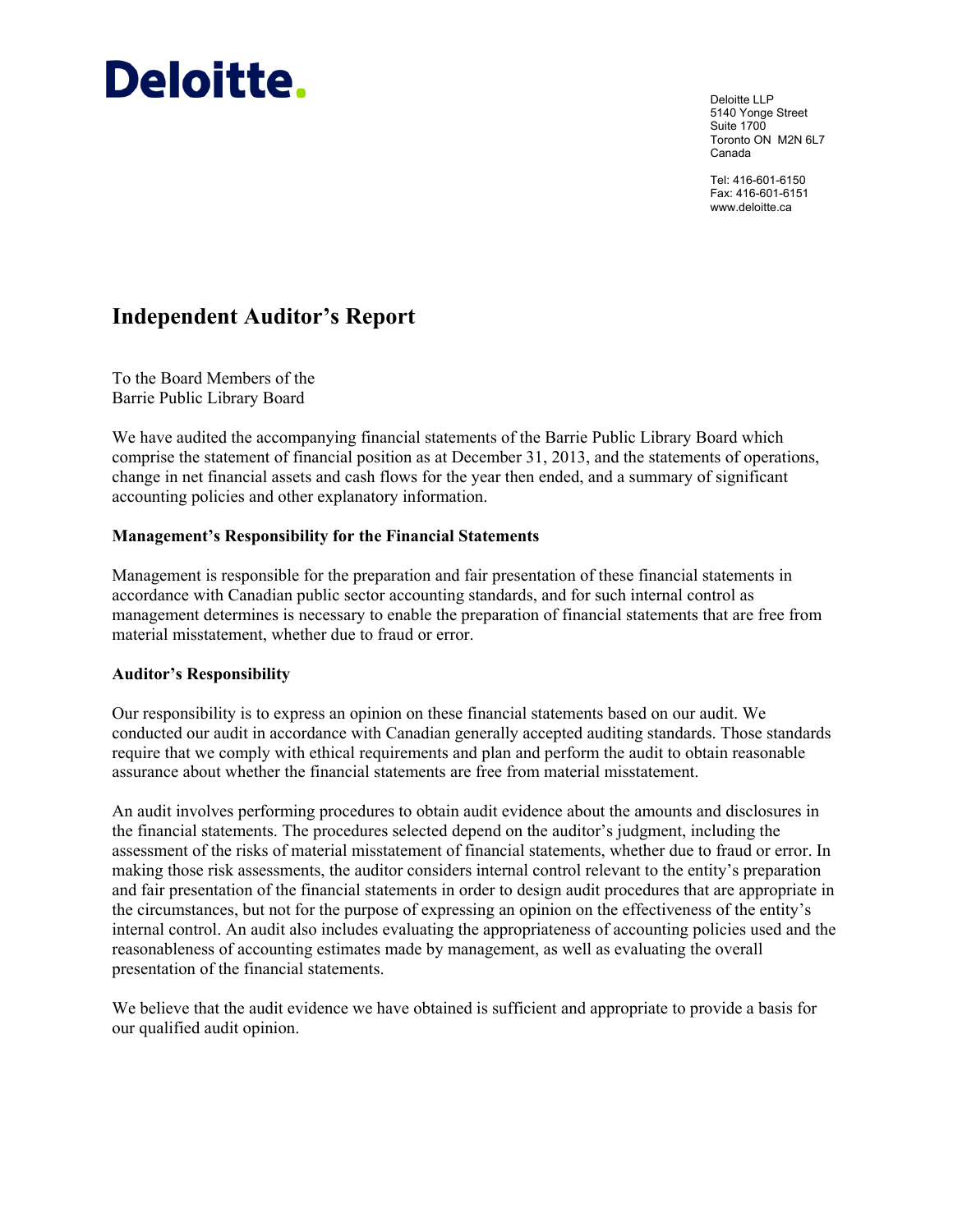#### **Basis for Qualified Opinion**

In common with similar organizations, Barrie Public Library Board derives revenue from fines, donations and fundraising activities, the completeness of which is not susceptible to satisfactory audit verification. Accordingly, our verification of these revenues was limited to the amounts recorded in the records of Barrie Public Library Board and we were not able to determine whether any adjustments might be necessary to fines, donations and fundraising revenues, annual surplus and cash flows from operations for the years ended December 31, 2013 and December 31, 2012, financial assets as at December 31, 2013 and December 31, 2012 and accumulated surplus as at January 1 and December 31 for both the 2013 and 2012 years. Our audit opinion on the financial statements for the year ended December 31, 2012 was modified accordingly, because of the possible effects of this scope limitation.

#### **Qualified Opinion**

In our opinion, except for the possible effects of the matter described on the Basis for Qualified Opinion paragraph, the financial statements present fairly, in all material respects, the financial position of Barrie Public Library Board as at December 31, 2013 and the result of its operations and its cash flows for the year then ended in accordance with Canadian public sector accounting standards.

Deloitte LLP

Chartered Professional Accountants, Chartered Accountants Licensed Public Accountants May 22, 2014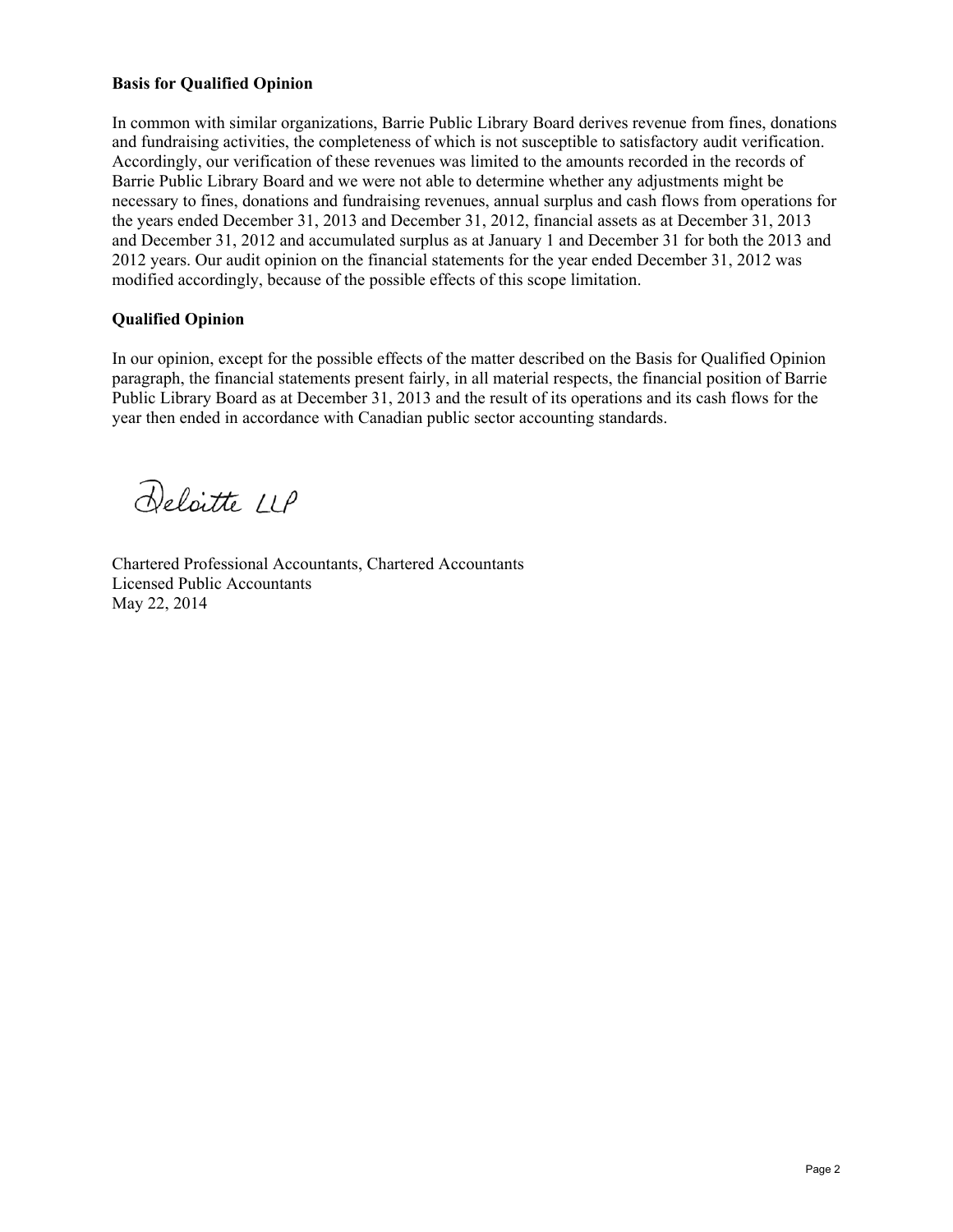Statement of operations year ended December 31, 2013

|                                              | <b>Budget</b><br>(Note 8) | 2013      | 2012      |
|----------------------------------------------|---------------------------|-----------|-----------|
|                                              | \$                        | \$        | \$        |
| <b>Revenue</b>                               |                           |           |           |
| Municipal contribution (Note 2)              | 6,237,377                 | 6,237,377 | 5,955,100 |
| Development charges (Note 2)                 | 225,000                   | 225,000   | 254,597   |
| Provincial grant                             | 271,808                   | 271,808   | 271,808   |
| Miscellaneous grant                          |                           | 10,843    | 1,327     |
| Contract receipt - Township of Oro-Medonte   | 142,041                   | 142,041   | 135,277   |
| Fines                                        | 120,000                   | 121,252   | 119,581   |
| Programs fees                                | 41,000                    | 46,083    | 40,525    |
| <b>Donations</b>                             |                           | 112,536   | 206,127   |
| Fundraising revenue, cafe and boutique sales |                           | 94,774    | 120,855   |
| Interest                                     |                           | 19,521    | 17,169    |
|                                              | 7,037,226                 | 7,281,235 | 7,122,366 |
|                                              |                           |           |           |
| <b>Expenses</b>                              |                           |           |           |
| Amortization                                 | 903,914                   | 903,914   | 687,100   |
| Fundraising, cafe and boutique expenses      |                           | 64,265    | 41,383    |
| Maintenance                                  | 277,000                   | 287,272   | 233,094   |
| <b>Materials</b>                             |                           | 78,699    | 45,432    |
| Other supplies                               | 122,108                   | 75,126    | 139,747   |
| Personnel                                    | 4,383,400                 | 4,440,822 | 4,162,148 |
| Processing, professional and other           | 488,116                   | 435,055   | 351,105   |
| Facility expenses (Note 2)                   | 670,000                   | 775,549   | 661,920   |
| Contribution to Municipality (Note 2)        |                           | 92,626    |           |
|                                              | 6,844,538                 | 7,153,328 | 6,321,929 |
|                                              |                           |           |           |
| Annual surplus                               | 192,688                   | 127,907   | 800,437   |
| Accumulated surplus, beginning of year       | 5,190,419                 | 5,190,419 | 4,389,982 |
| Accumulated surplus, end of year             | 5,383,107                 | 5,318,326 | 5,190,419 |

The accompanying notes to the financial statements are an integral part of these financial statements.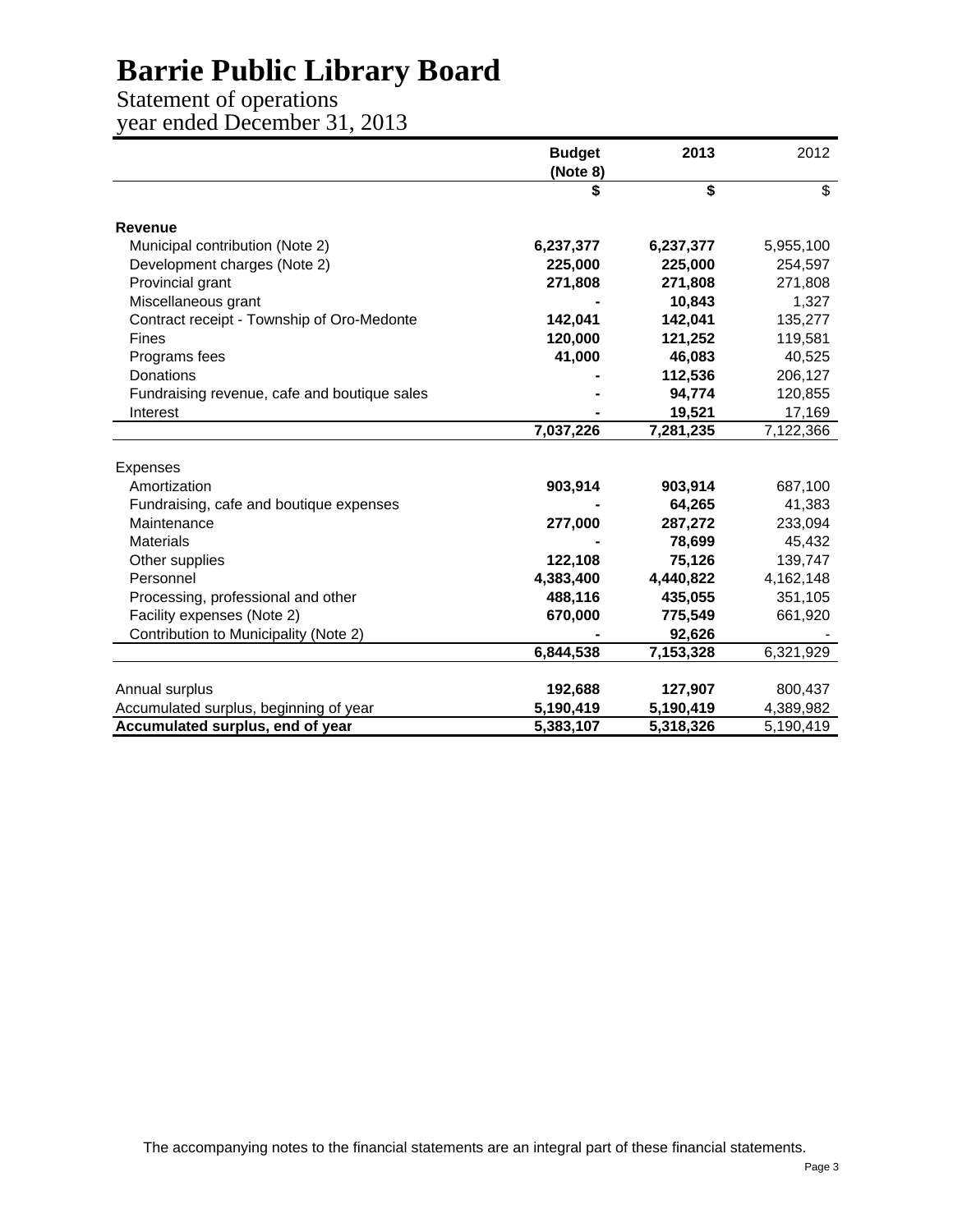Statement of change in net financial assets year ended December 31, 2013

|                                                        | <b>Budget</b><br>(Note 8) | 2013          | 2012        |
|--------------------------------------------------------|---------------------------|---------------|-------------|
|                                                        | \$                        | \$            | S           |
| <b>Annual surplus</b>                                  | 192,688                   | 127,907       | 800,437     |
| Acquisition of tangible capital assets                 | (1,301,602)               | (1, 294, 741) | (1,776,309) |
| Transfer of tangible capital assets under construction |                           |               | 484,756     |
| Amortization of tangible capital assets                | 903,914                   | 903.914       | 687,100     |
|                                                        | (205,000)                 | (262,920)     | 195,984     |
| Increase in prepaid expenses                           |                           | (33, 509)     | (16, 579)   |
| Net change in net financial assets                     | (205,000)                 | (296,429)     | 179,405     |
| Net financial assets, beginning of year                | 643.022                   | 643,022       | 463,617     |
| Net financial assets, end of year                      | 438.022                   | 346,593       | 643.022     |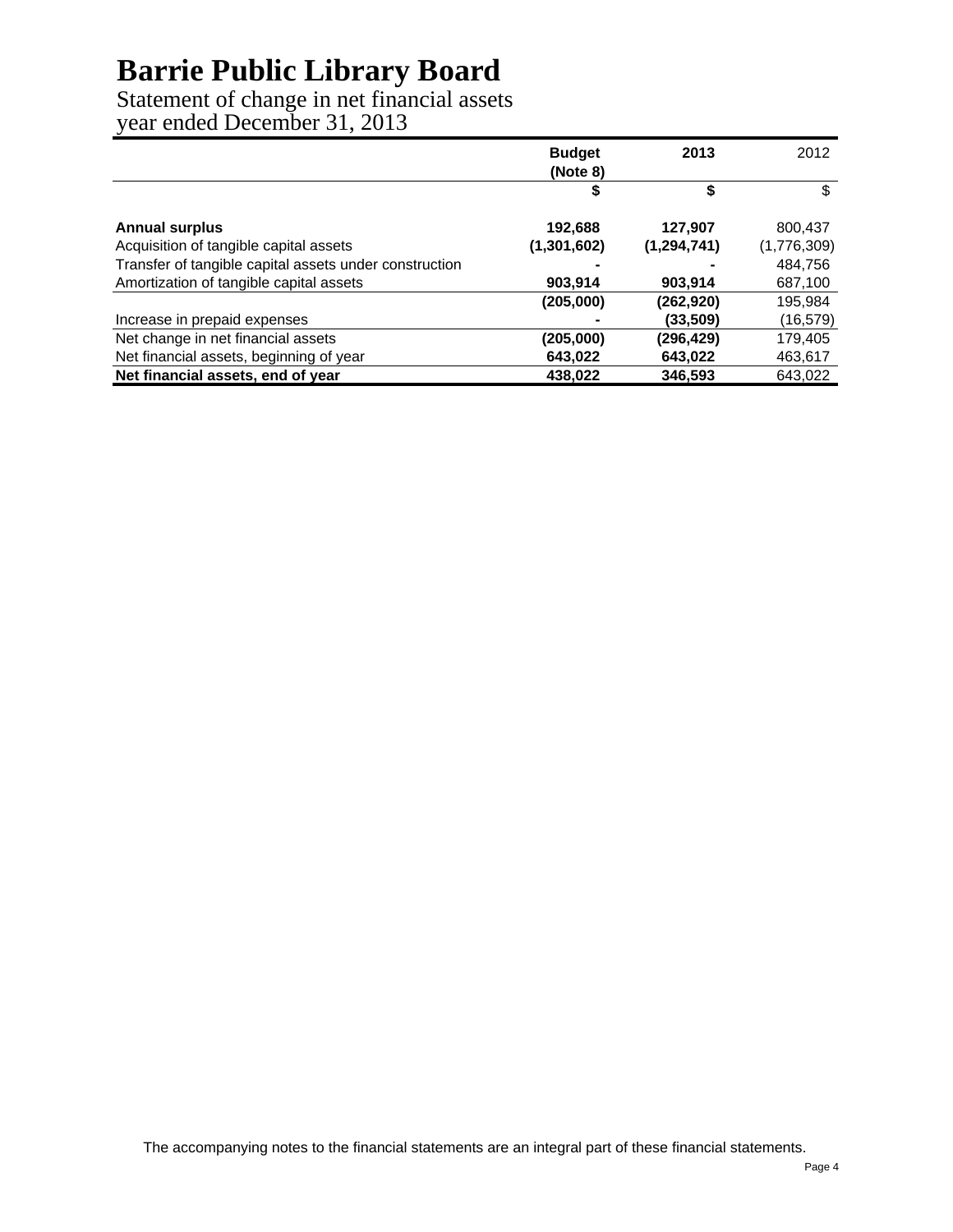Statement of financial position

as at December 31, 2013

|                                                         | 2013      | 2012      |
|---------------------------------------------------------|-----------|-----------|
|                                                         | \$        | \$        |
| <b>Financial assets</b>                                 |           |           |
| Cash                                                    | 1,465     | 1,075     |
| Accounts receivable                                     | 457,927   | 437,706   |
| Due from The Corporation of the City of Barrie (Note 2) | 813,813   | 1,061,019 |
|                                                         | 1,273,205 | 1,499,800 |
| <b>Liabilities</b>                                      |           |           |
| Accounts payable and accrued liabilities                | 265,021   | 242,614   |
| Employee future benefits liability (Note 3)             | 604,659   | 557,232   |
| Deferred revenue                                        | 56,932    | 56,932    |
|                                                         | 926,612   | 856,778   |
| Net financial assets                                    | 346,593   | 643,022   |
| <b>Non-financial assets</b>                             |           |           |
| Tangible capital assets (Note 4)                        | 4,895,198 | 4,504,371 |
| Prepaid expenses                                        | 76,535    | 43,026    |
|                                                         | 4,971,733 | 4,547,397 |
| <b>Accumulated surplus (Note 5)</b>                     | 5,318,326 | 5,190,419 |
| Approved on behalf of the Board                         |           |           |

\_\_\_\_\_\_\_\_\_\_\_\_\_\_\_\_\_\_\_\_\_\_\_\_\_\_\_\_\_\_\_\_\_\_\_ Director

Director

The accompanying notes to the financial statements are an integral part of these financial statements.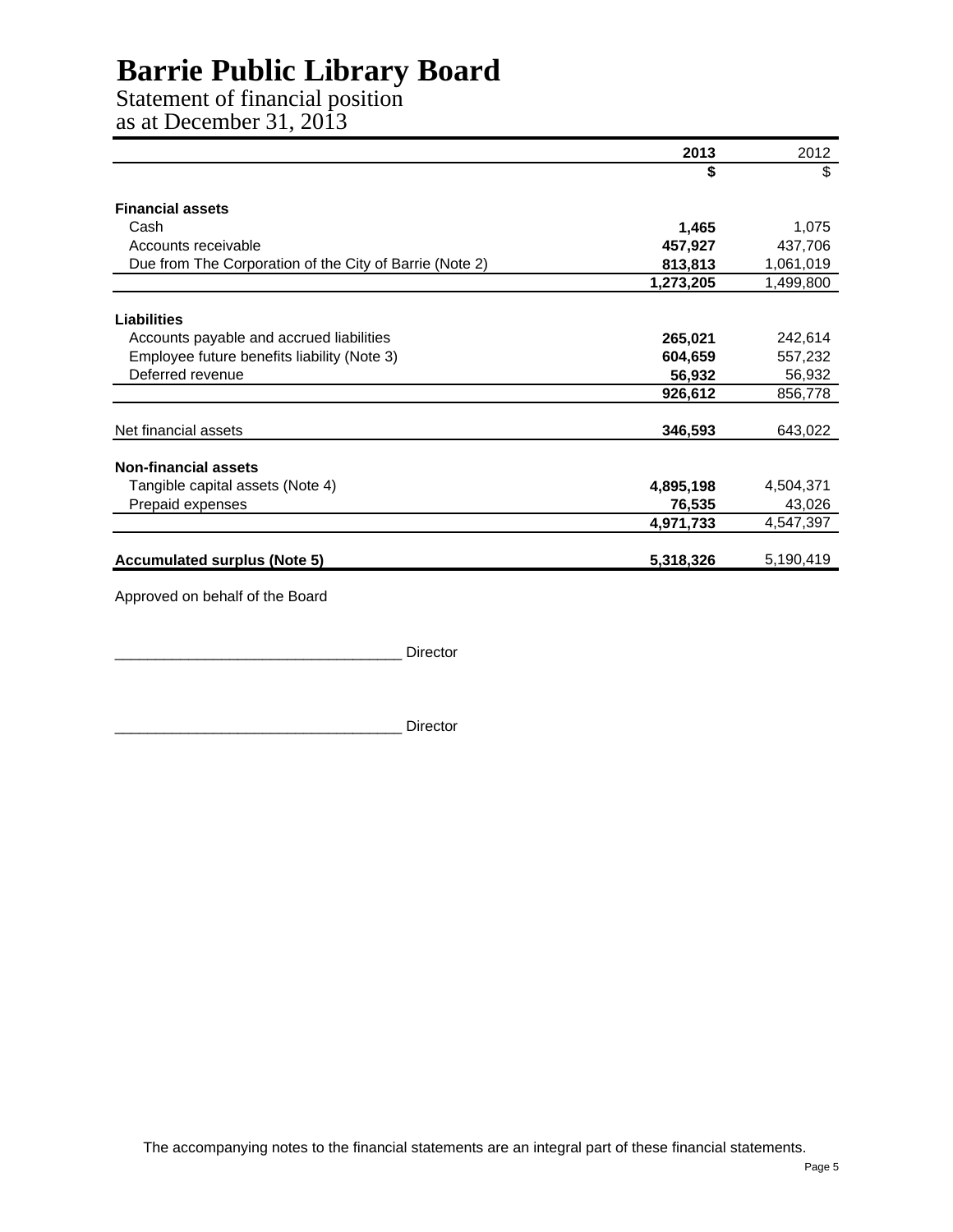Statement of cash flows year ended December 31, 2013

|                                                           | 2013        | 2012          |
|-----------------------------------------------------------|-------------|---------------|
|                                                           | \$          | \$            |
| <b>Operating activities</b>                               |             |               |
| Annual surplus                                            | 127,907     | 800,437       |
| Item not involving cash                                   |             |               |
| Amortization                                              | 903,914     | 687,100       |
|                                                           | 1,031,821   | 1,487,537     |
| Change in non-cash operating balances                     |             |               |
| Accounts receivable                                       | (20, 221)   | (230,094)     |
| Due from The Corporation of the City of Barrie            | 247,206     | (84, 022)     |
| Prepaid expenses                                          | (33, 509)   | (16, 579)     |
| Accounts payable and accrued liabilities                  | 22,407      | 99,408        |
| Employee future benefits liability                        | 47,427      | 35,443        |
|                                                           | 1,295,131   | 1,291,693     |
| <b>Capital activities</b>                                 |             |               |
| Acquisition of tangible capital assets (net of transfers) | (1,294,741) | (1,291,553)   |
|                                                           | (1,294,741) | (1, 291, 553) |
| Net change in cash                                        | 390         | 140           |
| Cash, beginning of year                                   | 1,075       | 935           |
| Cash, end of year                                         | 1,465       | 1,075         |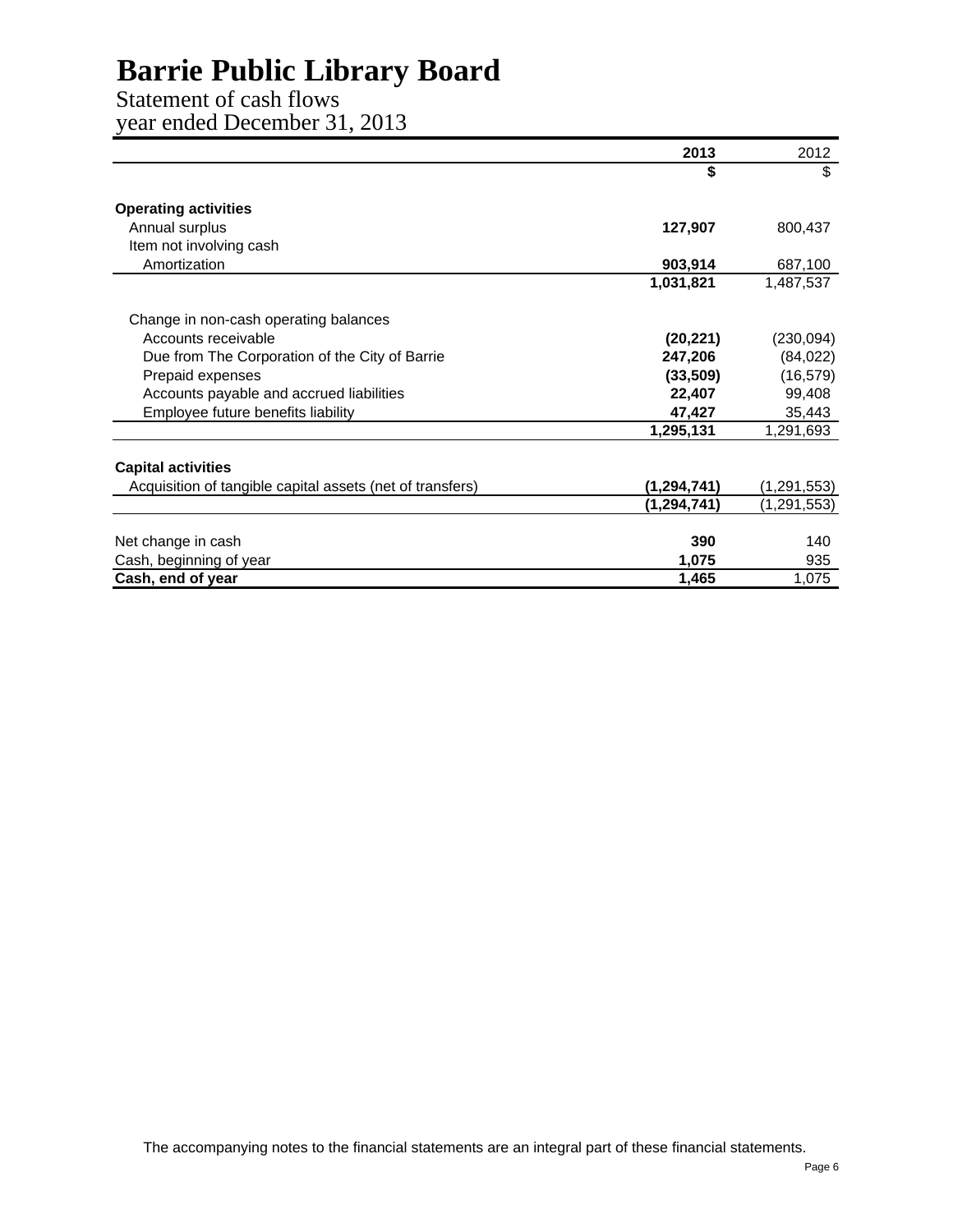Notes to the financial statements

December 31, 2013

#### **1. Summary of significant accounting policies**

#### *Management's responsibility for the financial statements*

The financial statements of the Barrie Public Library Board ("the Board") are the responsibility of management. They have been prepared in accordance with Canadian public sector accounting standards. The Board is a registered charity and as such, is exempt from income tax under the Canadian Income Tax Act, and may issue income tax receipts to donors. Its primary role is to provide library services to the general public.

#### *Accrual basis of accounting*

Revenues and expenses are reported on the accrual basis of accounting. The accrual basis of accounting recognizes revenues in the period in which the transactions or events occurred that give rise to the revenue; expenses are recognized in the period the goods or services are acquired and a legal liability is incurred or transfers are due.

#### *Deferred revenue*

Funds received for specific purposes which are externally restricted by agreement and are not available for general Board purposes are accounted for as deferred revenue on the statement of financial position. The revenue is recognized in the statement of operations in the year in which it is used for the specified purpose.

#### *Tangible capital assets*

Tangible capital assets are recorded at cost less accumulated amortization. Cost includes all costs directly attributable to acquisition or construction of the tangible capital asset including transportation costs, installation costs, design and engineering fees, legal fees and site preparation costs. Contributed tangible capital assets are recorded at fair value at the time of the donation, with a corresponding amount recorded as revenue. Amortization is recorded on a straight-line basis over the estimated life of the tangible capital asset commencing in the year following that in which the asset is available for productive use as follows:

| Collections                   | 7 years       |
|-------------------------------|---------------|
| Computer equipment            | 3 to 5 years  |
| <b>Furniture and fixtures</b> | 5 to 10 years |

Tangible capital assets not yet in service are recorded at cost. When put in service the tangible capital assets will be transferred to capital assets and amortized based on classification.

#### *Revenue recognition*

Revenues are recognized as follows:

- (a) Municipal contributions and other provincial grants are recognized in the period in which the transfer is authorized and any eligibility criteria are met unless restricted through stipulations that required specific actions to be carried out in order to keep the transfer. For such transfers, revenue is recognized as the stipulation has been met,
- (b) Development charges are recognized when required expenditures occur,
- (c) Revenue from the Contract receipt Township of Oro-Medonte is recognized on a quarterly basis when due,
- (d) Fine revenue is recognized when collected,
- (e) Fees for programs and services are recognized over the period of service or when the related expenses occur,
- (f) Donations and fundraising revenue are recognized when collected, and
- (g) Interest income is recognized as it is earned.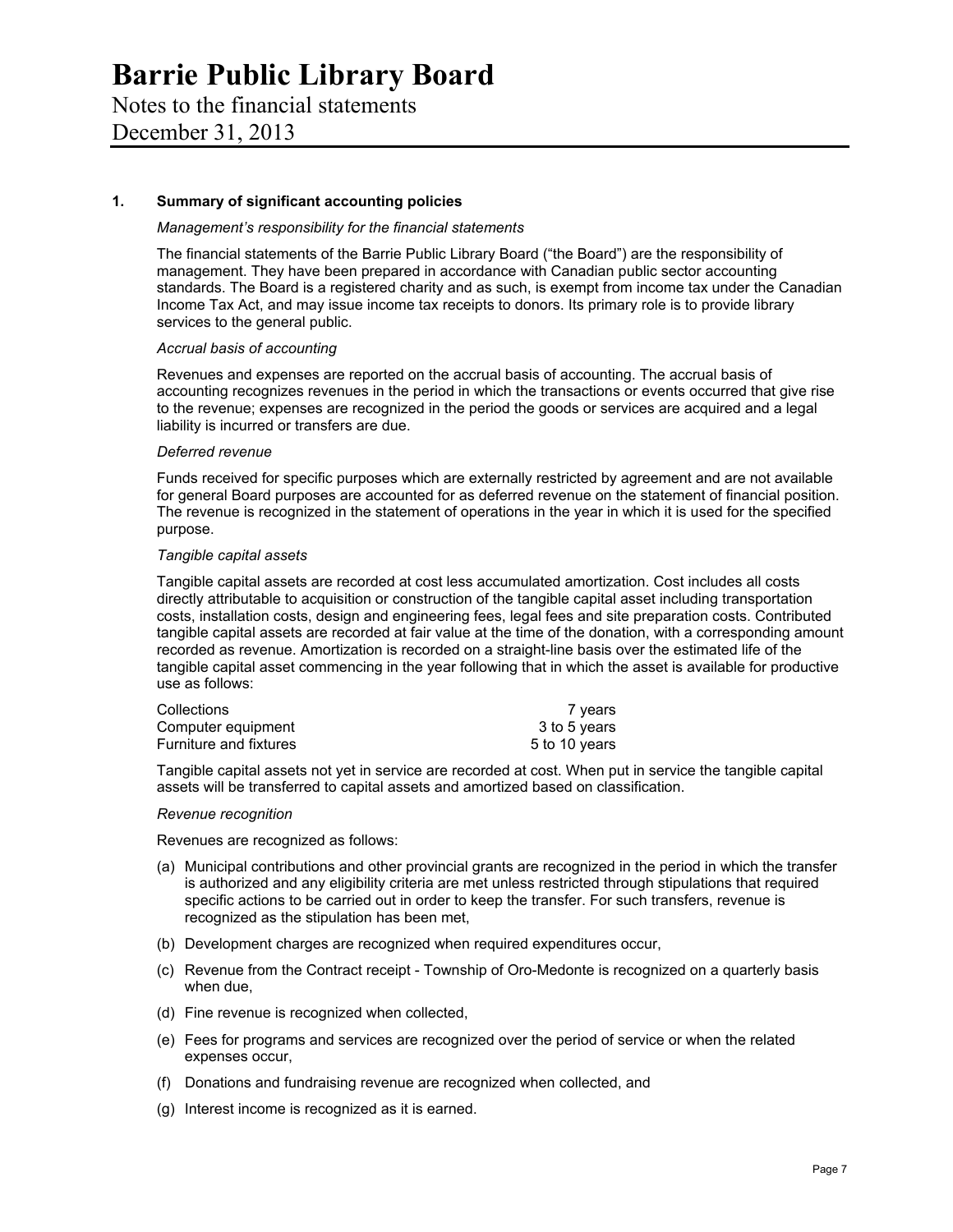#### **1. Summary of significant accounting policies (continued)**

#### *Pension plan*

The Board is an employer member of the Ontario Municipal Employees Retirement System (OMERS), which is a multi-employer, defined benefit pension plan. The Board of Trustees, representing plan members and employers, are responsible for overseeing the management of the pension plan, including investment of assets and administration of the benefits. The Board has adopted defined contribution plan accounting principles for this Plan because insufficient information is available to apply defined benefit plan accounting principles. The Board records, as pension expense, the employer contributions paid or payable in the year.

#### *Other employee future benefit plans*

The Board provides other future benefits to specified employee groups. These benefits include life insurance, health care benefits, sick days and worker's compensation benefits. The Board has adopted the following policies with respect to accounting for these employee benefits:

The costs of self-insured sick days and other employee future benefit plans are actuarially determined using management's best estimates of salary escalation, retirement ages of employees, accumulated sick days at retirement, insurance and health care cost trends, disability recovery rates, long-term inflation rates and discount rates.

For self-insured other employee benefits that vest or accumulate over the periods of service provided by employees such as insurance, dental and medical benefits for retirees, or certain sick leave amounts, the cost is actuarially determined using the projected benefit method prorated on services. Under this method, the benefit costs are recognized over the expected average service life of the employee group. Any actuarial gains and losses related to the past service of employees are amortized over the expected average remaining service life of the employee group.

For self-insured benefit obligations that arise from specific events that occur from time to time, such as long-term disability, the cost is recognized in the year in which it occurs.

#### *Use of estimates*

The preparation of financial statements in accordance with Canadian public sector accounting standards requires management to make estimates and assumptions that affect the reported amounts of assets and liabilities at the date of the financial statements, and the reported amounts of revenues and expenses during the reporting period. The principal estimates used in the preparation of these financial statements are the employee future benefits payable, the estimated useful life of capital assets and valuation of tangible capital assets. Actual results could differ from management's best estimates as additional Information becomes available in the future.

#### *Adoption of new accounting standards*

As at January 1, 2013, the Board adopted the revised Canadian Public Sector Accounting Handbook Section PS 3410 "*Government Transfers*" on a prospective basis. There was no impact on the financial statements as a result of the adoption of this revised standard.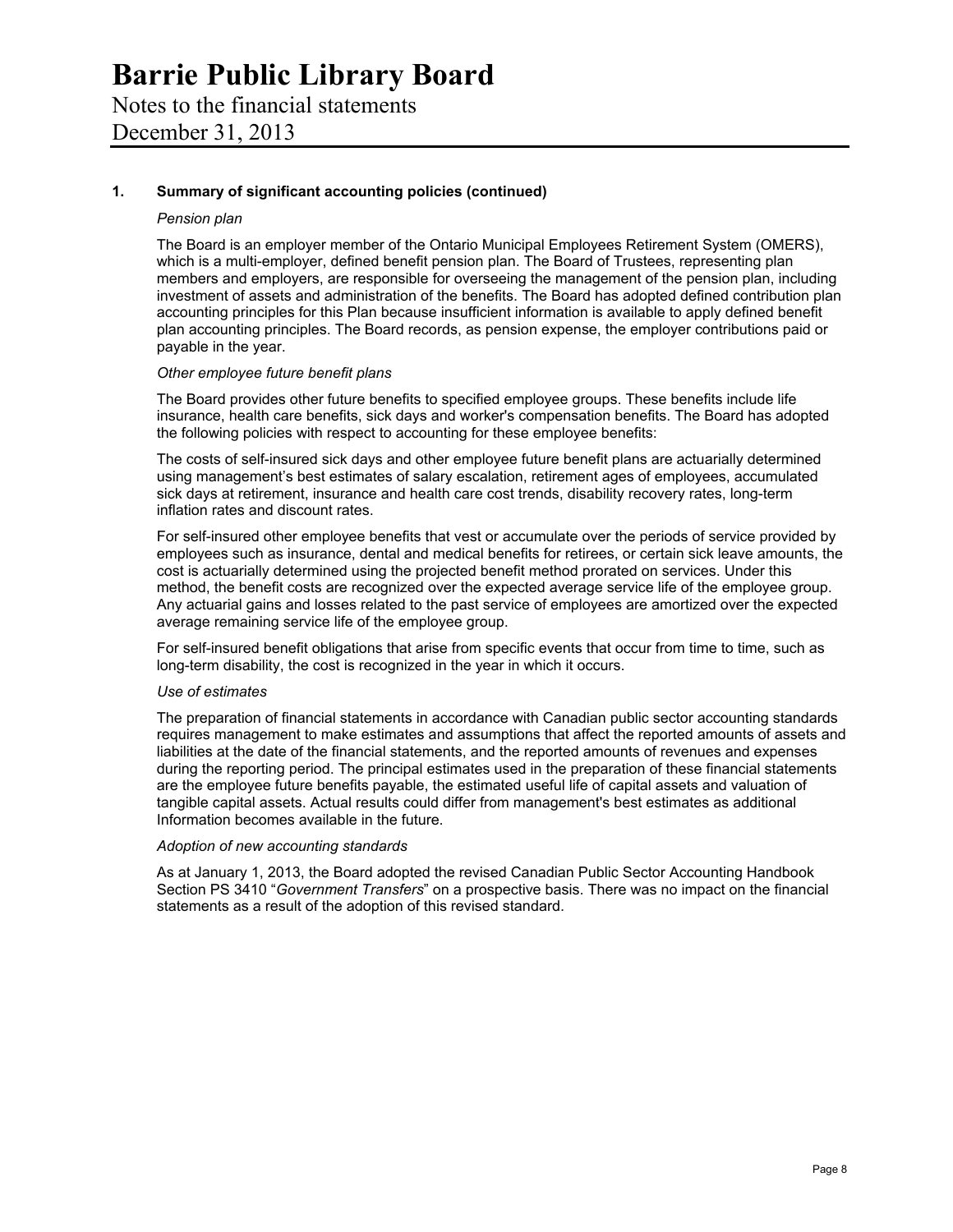Notes to the financial statements December 31, 2013

#### **2. Due from The Corporation of the City of Barrie**

The Corporation of the City of Barrie controls the Barrie Public Library Board due to the fact that the Council for the City of Barrie approves the Board's budget and has representation on the Board of Directors. The following table summarizes the transactions with the Corporation of the City of Barrie for the year:

|                              | 2013           | 2012      |
|------------------------------|----------------|-----------|
|                              | \$             | \$        |
| Revenue                      |                |           |
| Municipal operating grant    | 6,237,377      | 5,766,781 |
| Municipal capital grant      | $\blacksquare$ | 188,319   |
| Development charges          | 225,000        | 254,597   |
| Expenditures                 |                |           |
| <b>Facility expenses</b>     | 775,549        | 661,920   |
| Contribution to municipality | 92,626         |           |

During the year the Board transferred \$92,626 (2012 - \$Nil) to the Corporation of the City of Barrie for the remaining portion of the Library Board's contribution relating to the funding of the Painswick Library Branch project.

At the end of the year, the amount due from the Corporation of the City of Barrie is \$813,813 (2012 - \$1,061,019). The balance is non-interest bearing, unsecured, with no fixed terms of repayment, and has arisen from the transactions listed above less expenditures paid on behalf of the Barrie Public Library Board. The transactions are measured at the exchange amount.

The Budget for Facility expenses is provided for and controlled by City of Barrie Transit and Facilities Department. The Barrie Public Library Board acts as a tenant in a building owned and maintained by the City of Barrie.

#### **3. Employee future benefits liability**

|                                                          | 2013      | 2012      |
|----------------------------------------------------------|-----------|-----------|
|                                                          | S         | \$        |
| Retirement gratuity benefit - accrued benefit obligation | 303,719   | 283.831   |
| Post-retirement benefits - accrued benefit obligation    | 255,527   | 230,898   |
| Sick leave benefits - accrued benefit obligation         | 68,808    | 68.148    |
| Unamortized net actuarial loss                           | (23, 395) | (25, 645) |
| Employee future benefits plan liability                  | 604.659   | 557,232   |

Information about post-retirement benefits is as follows:

|                                        | 2013   | 2012   |
|----------------------------------------|--------|--------|
|                                        |        |        |
| Current year benefit cost              | 18.992 | 18,382 |
| Interest on accrued benefit obligation | 9.538  | 8,527  |
| Employee future benefit expense        | 28,530 | 26,909 |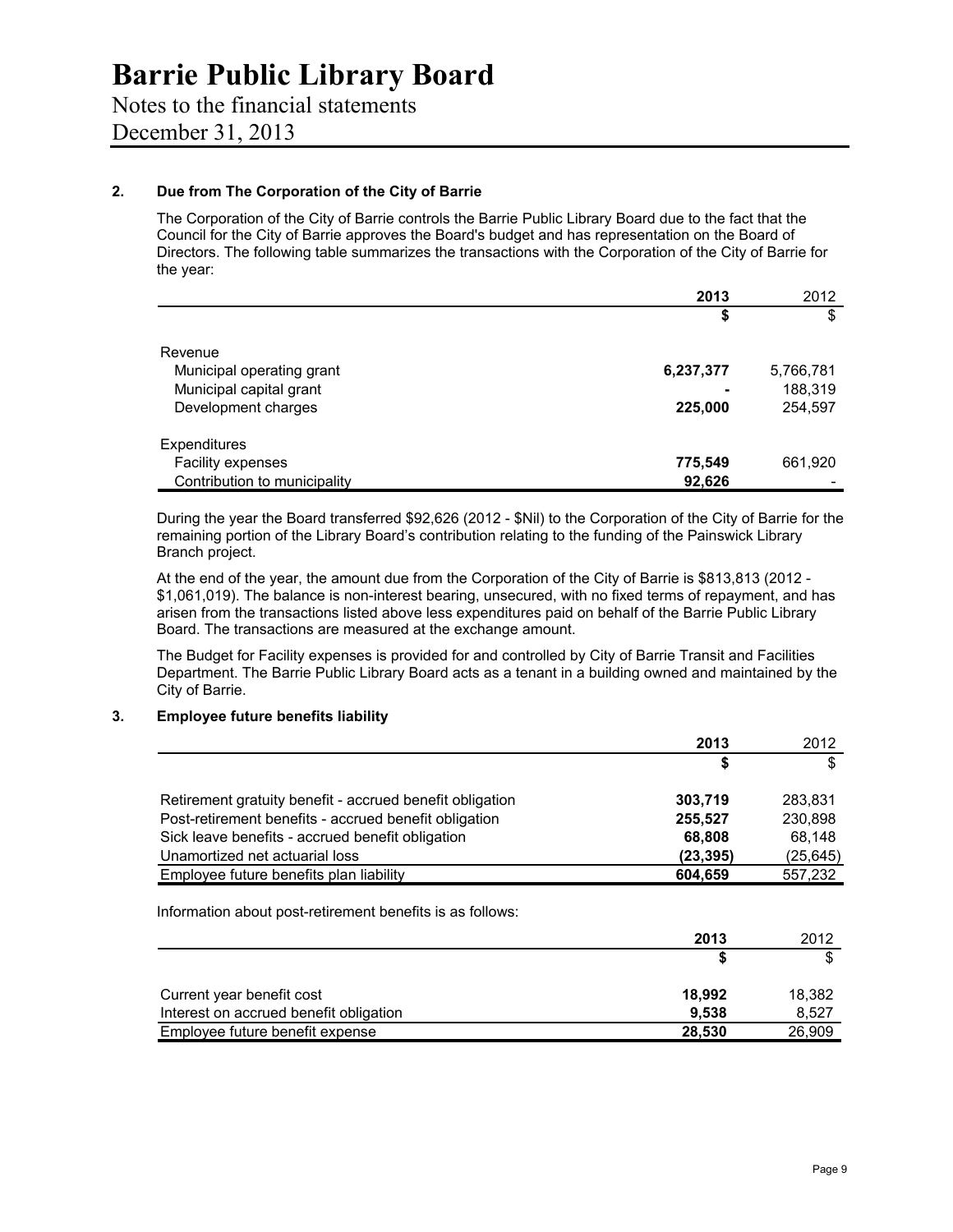Notes to the financial statements

December 31, 2013

#### **3. Employee future benefits liability (continued)**

Information about compensated absences is as follows:

|                                        | 2013   | 2012   |
|----------------------------------------|--------|--------|
|                                        |        |        |
| Current year benefit cost              | 18.996 | 19.968 |
| Interest on accrued benefit obligation | 14.206 | 12,630 |
| Amortization of actuarial loss         | 2.250  |        |
| Employee compensated abences expense   | 35.452 | 32.598 |

The Board has established reserves to mitigate the future impact of the sick leave obligation as detailed on the schedule of reserves in Note 5. The balance of the sick leave reserve is \$129,483 (2012 - \$124,483).

The amount of benefits paid during the year was \$12,654 (2012 - \$24,064) for compensated absence benefits.

Long-term disability benefits are available to employees as disclosed in Note 1. As of December 31, 2013 there is no liability recorded as the benefits are event driven and there have not been any events which would indicate a liability is required.

#### *Retirement benefits*

#### *Retirement pay*

Certain groups of employees who retire under the provisions of OMERS are entitled to retirement gratuities. The amount of the gratuities paid at retirement is based on their salary, accumulated sick days, and years of service at retirement. The benefit costs and liabilities recorded are based on an extrapolation from an actuarial valuation prepared by an independent firm. The date of the last actuarial valuation was as of December 31, 2011.

#### *Sick leave benefits*

The Board provides paid sick leave that can be carried forward up to a maximum defined by each employee group. The benefit costs and liabilities recorded for this benefit in 2013 are based on an actuarial valuation prepared by an Independent firm. The date of the last actuarial valuation was as of December 31, 2011.

The accrued benefit obligations for the Board's employee future benefit plans as at December 31, 2013 are based on an extrapolation of the actuarial valuations for accounting purposes as at December 31, 2011. These actuarial valuations were based on assumptions about future events. The economic assumptions used in these valuations are the Board's best estimates of expected rates of:

|                                         | 2013        | 2012                  |
|-----------------------------------------|-------------|-----------------------|
|                                         | %           | $\frac{0}{0}$         |
|                                         |             |                       |
| Expected future inflation rates         | 2.0         | 2.0                   |
| Expected wage and salary increases      | 3.0         | 3.0                   |
| Discount on accrued benefit obligations | 4.0         | 4.0                   |
| Health care costs escalation            | 4.0 to 12.0 | 4.0 to 12.0           |
| Dental costs escalation                 | 3.5 to 8.0  | $3.5 \text{ to } 8.0$ |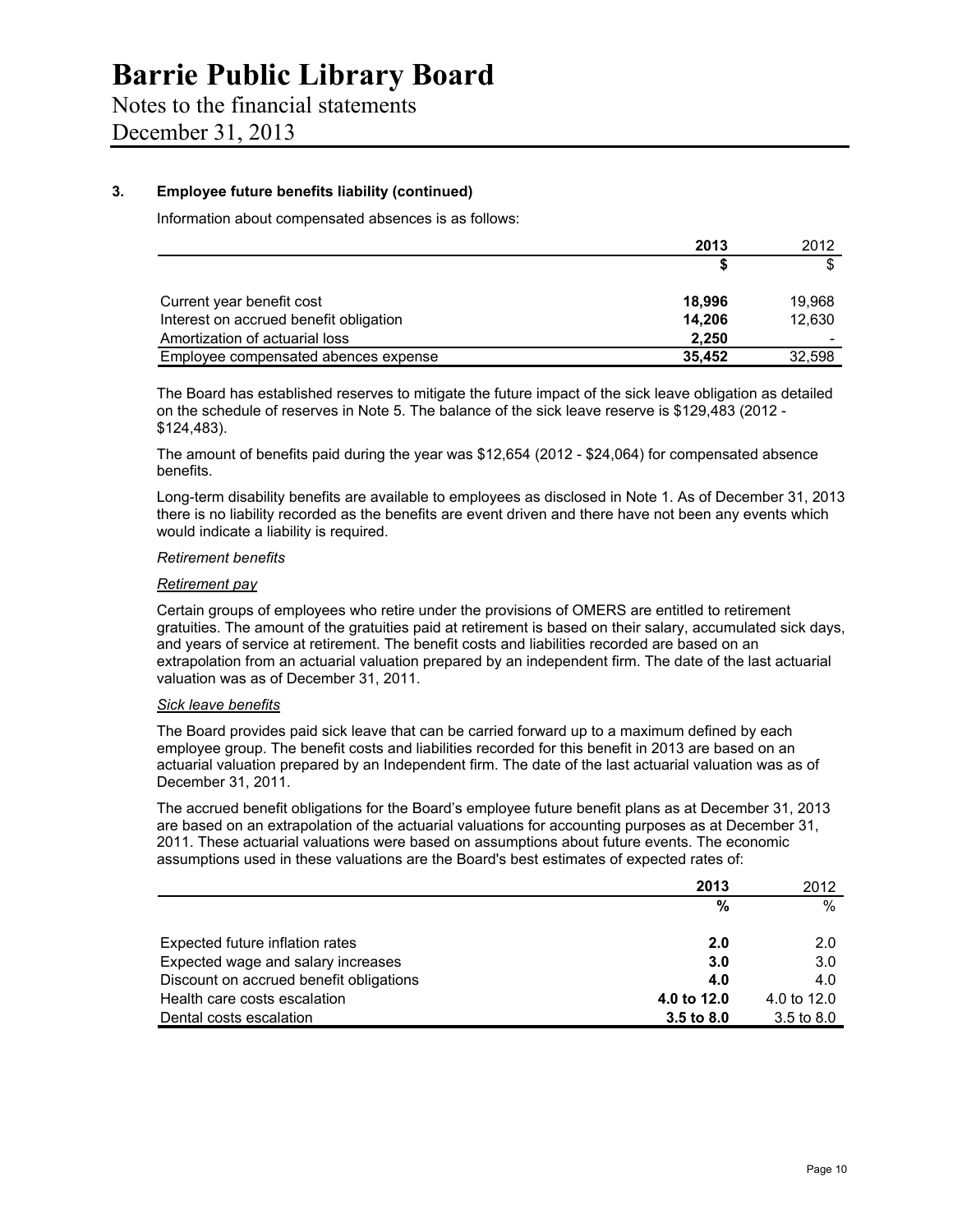Notes to the financial statements

December 31, 2013

#### **4. Tangible capital assets**

|                                  |                    |           | <b>Furniture</b> |           |           |
|----------------------------------|--------------------|-----------|------------------|-----------|-----------|
|                                  |                    | Computer  | and              | 2013      | 2012      |
|                                  | <b>Collections</b> | equipment | fixtures         | total     | total     |
|                                  | \$                 | \$        | \$               | \$        | \$        |
| Cost, beginning of year          | 5,510,058          | 265,006   | 1,123,432        | 6,898,496 | 7,639,243 |
| Additions and transfers          | 986,995            | 54,469    | 253,277          | 1,294,741 | 1,776,309 |
| Less disposals                   | 447,827            | 22,096    | 21,152           | 491,075   | 2,517,056 |
| Cost, end of year                | 6,049,226          | 297,379   | 1,355,557        | 7,702,162 | 6,898,496 |
| Accumulated amortization,        |                    |           |                  |           |           |
| beginning of year                | 2,080,272          | 124,641   | 189,212          | 2,394,125 | 4,224,081 |
| Amortization                     | 726,289            | 70,073    | 107,552          | 903,914   | 687,100   |
| Less disposals                   | 447,827            | 22,096    | 21,152           | 491,075   | 2,517,056 |
| Accumulated amortization,        |                    |           |                  |           |           |
| end of year                      | 2,358,734          | 172,618   | 275,612          | 2,806,964 | 2,394,125 |
| Net carrying amount, end of year | 3,690,492          | 124,761   | 1,079,945        | 4,895,198 | 4,504,371 |

#### **5. Accumulated surplus**

The Board segregates its accumulated surplus in the following categories:

|                                        | 2013          | 2012        |
|----------------------------------------|---------------|-------------|
|                                        | \$            | \$          |
| Investment in tangible capital assets  | 4,895,198     | 4,504,371   |
| Current funds                          | (1, 276, 730) | (1,058,733) |
| Reserves                               |               |             |
| Vested sick leave benefits reserve     | 129,483       | 124.483     |
| Future capital expenditures reserves   | 1,247,836     | 1,158,764   |
| Future collection acquisitions reserve | 322,539       | 461,534     |
|                                        | 5,318,326     | 5,190,419   |

The investment in tangible capital assets represents amounts already spent and invested in infrastructure and other tangible capital assets, net of accumulated amortization.

The Corporation of the City of Barrie calculates interest on the library capital and collection reserves based on a variable Interest rate. This interest is credited to the reserves on a monthly basis. The rate for 2013 was 1.28% - 1.3% (2012 - 1.28%).

#### **6. Pension agreement**

OMERS provides pension services to more than 440,000 active and retired members and approximately 1,000 employers. Each year an independent actuary determines the funding status of OMERS Primary Pension Plan (the Plan) by comparing the actuarial value of invested assets to the estimated present value of all pension benefits that members have earned to date. The most recent actuarial valuation of the Plan was conducted at December 31, 2013. The results of this valuation disclosed total actuarial liabilities of \$73,004 million in respect of benefits accrued for service with actuarial assets at that date of \$64,363 million indicating an actuarial deficit of \$8,641 million. Because OMERS is a multi-employer plan, any pension plan surpluses or deficits are a joint responsibility of Ontario municipal organizations and their employees. As a result, the Board does not recognize any share of the OMERS pension surplus or deficit. Contributions made by the Board to OMERS for 2013 were \$275,196 (2012 - \$239,040).